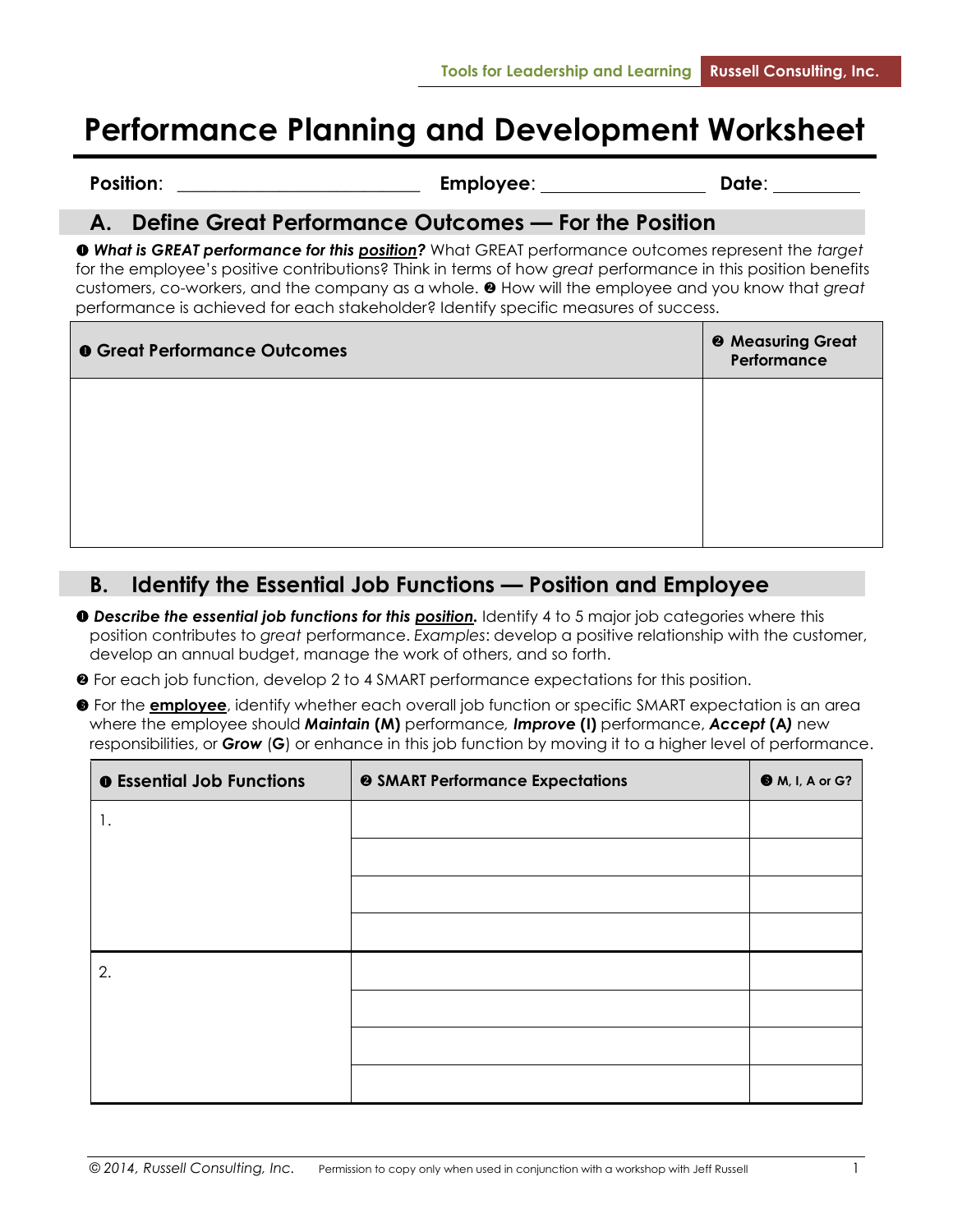| <b>O</b> Essential Job Functions | <b>@ SMART Performance Expectations</b> | <b>M</b> , I, A or G? |
|----------------------------------|-----------------------------------------|-----------------------|
| 3.                               |                                         |                       |
|                                  |                                         |                       |
|                                  |                                         |                       |
|                                  |                                         |                       |
| 4.                               |                                         |                       |
|                                  |                                         |                       |
|                                  |                                         |                       |
|                                  |                                         |                       |
| 5.                               |                                         |                       |
|                                  |                                         |                       |
|                                  |                                         |                       |
|                                  |                                         |                       |

#### **C. Identify Organizational Responsibilities — Position and Employee**

- *Describe the organizational responsibilities for this position*. Identify 2 to 3 responsibilities that are expected of *every* employee. *Examples*: follow work rules, display teamwork, attendance, courtesy toward customers, and respect for department equipment and property.
- For each organizational responsibility, identify 1 to 3 SMART performance expectations for this position.
- **•** For the **employee**, identify whether each organizational responsibility or specific SMART expectation is an area where the employee should *Maintain* **(M)** performance*, Improve* **(I)** performance, *Accept* **(A***)* new responsibilities, or *Grow* (**G**) or enhance in this organizational responsibility by moving it to a higher level of performance.

| <b>O</b> Organizational Responsibilities | <b>@ SMART Performance Expectations</b> | <b>M</b> , I, A or G? |
|------------------------------------------|-----------------------------------------|-----------------------|
|                                          |                                         |                       |
|                                          |                                         |                       |
|                                          |                                         |                       |
| 2.                                       |                                         |                       |
|                                          |                                         |                       |
|                                          |                                         |                       |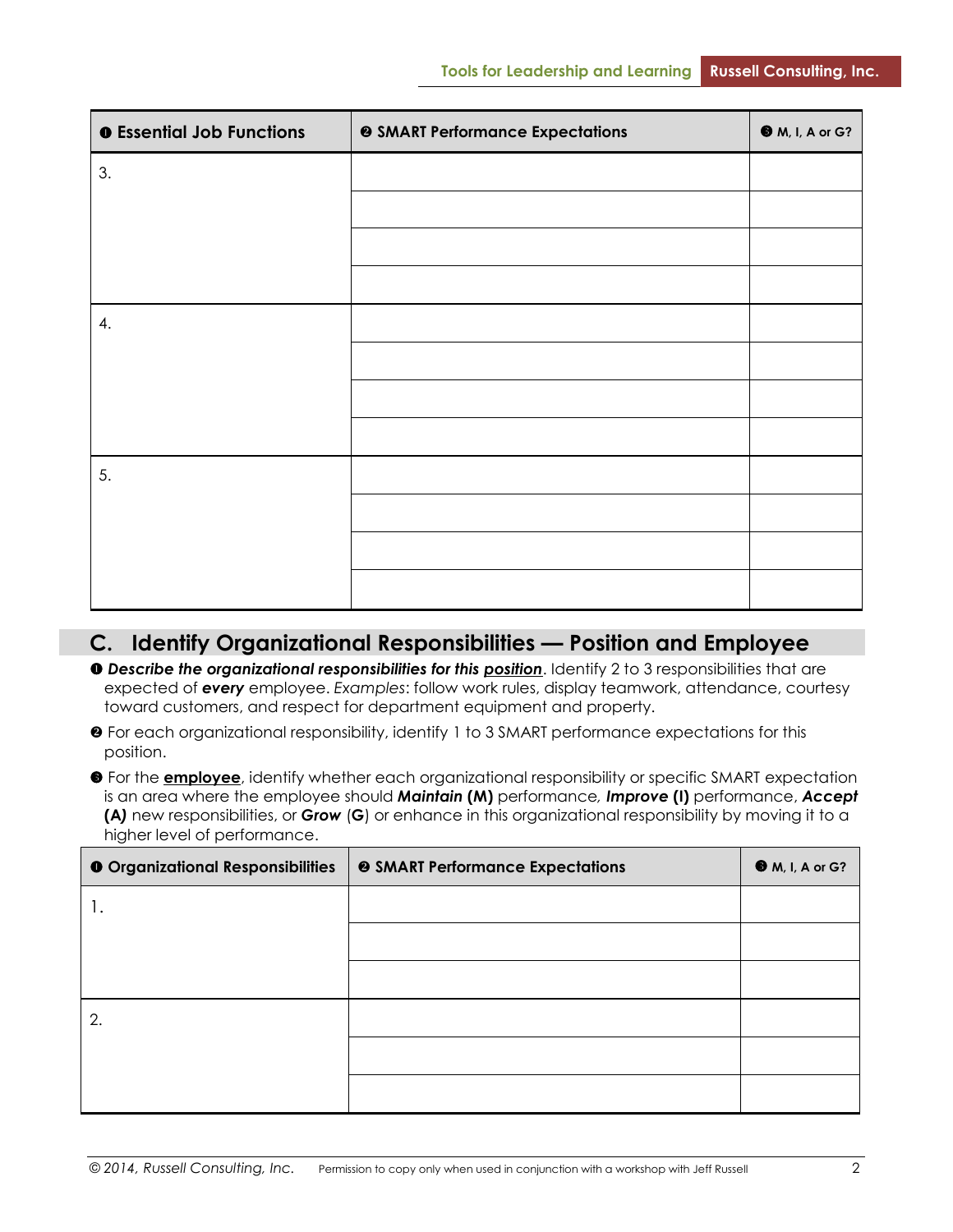| <b>O</b> Organizational Responsibilities | <b>@ SMART Performance Expectations</b> | <b>O</b> M, I, A or G? |
|------------------------------------------|-----------------------------------------|------------------------|
| 3.                                       |                                         |                        |
|                                          |                                         |                        |
|                                          |                                         |                        |

#### **D. Define Performance Outcome Goals for the Coaching Conversation**

*Develop performance maintenance, improvement, or development outcome goals for the employee.* Identify the **highest value/highest priority** performance or responsibility expectation areas from Parts B and C in which you want the employee to maintain current performance, improve performance, accept new responsibilities, or grow the job to a new level. Identify the top 3 or 4 maintain, improve, accept, or growth goals. For each goal, define the:

- *Positive* behavior or outcome for the employee
- $\Theta$  How the employee and you might measure the employee's success on this goal
- Potential factors that are currently limiting performance success (or may do so in the future) and actions that the employee and the organization can take to address these obstacles.
- **O** Specific behaviors and actions that the employee will engage in that, when practiced, are likely to move the employee's performance closer to the goal.

| 1. | <b>O</b> Positive Behavior or Outcome Goal    | <b>@ Performance Measure</b>              |
|----|-----------------------------------------------|-------------------------------------------|
|    |                                               |                                           |
|    |                                               |                                           |
|    |                                               |                                           |
|    |                                               |                                           |
|    |                                               |                                           |
|    | <b>6</b> Factors Limiting Performance Success | <b>Actions to Address These Obstacles</b> |
|    |                                               |                                           |
|    |                                               |                                           |
|    |                                               |                                           |

**O** Specific employee **behaviors** that will enable the performance goal to be achieved:

| $\begin{tabular}{c} $\alpha$, \end{tabular}$        |  |
|-----------------------------------------------------|--|
|                                                     |  |
|                                                     |  |
| $C.$ $\qquad \qquad$                                |  |
|                                                     |  |
|                                                     |  |
|                                                     |  |
|                                                     |  |
| f. <u>All Communications and the communications</u> |  |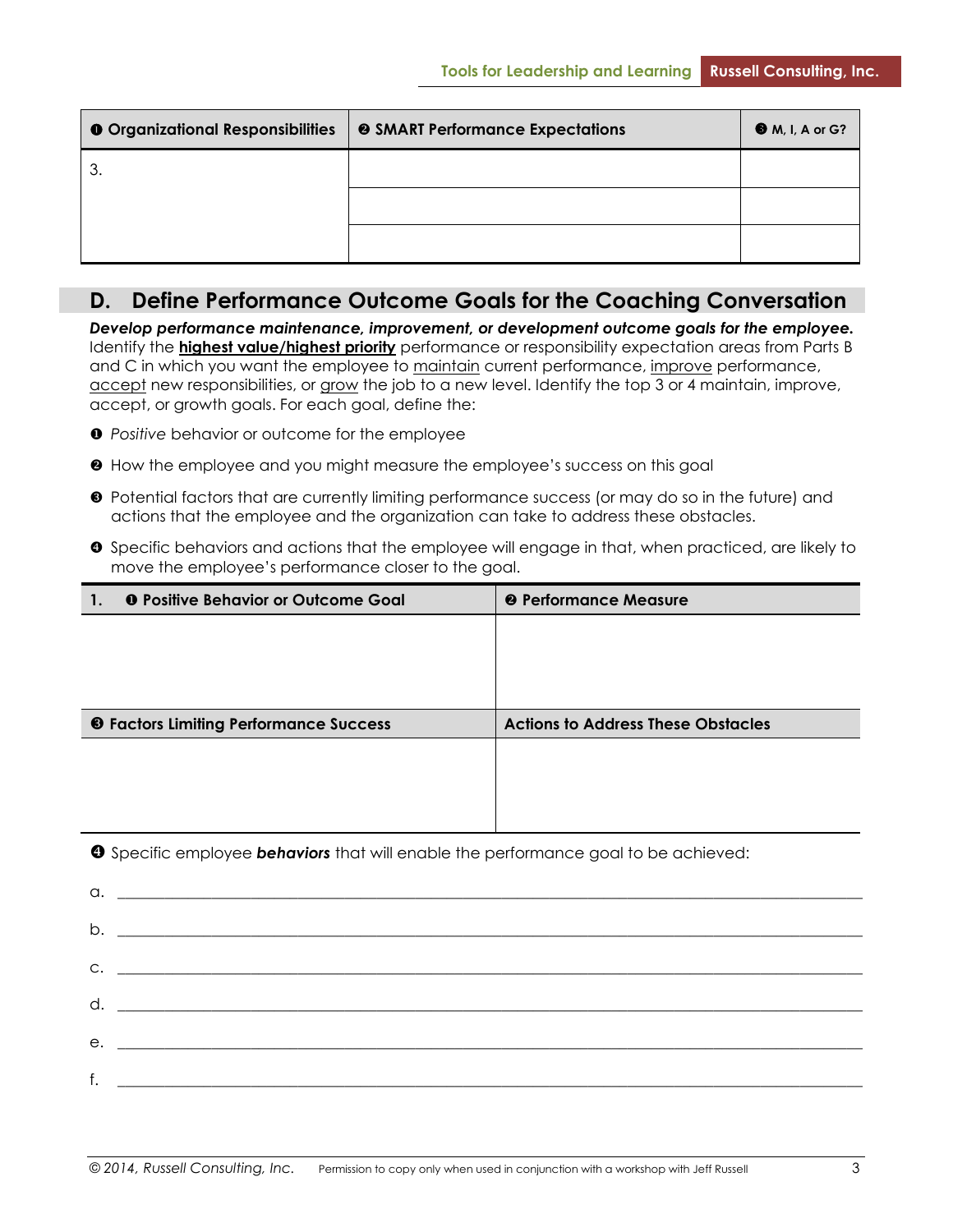| 2. | <b>O</b> Positive Behavior or Outcome Goal                                                        | <sup>@</sup> Performance Measure          |
|----|---------------------------------------------------------------------------------------------------|-------------------------------------------|
|    |                                                                                                   |                                           |
|    |                                                                                                   |                                           |
|    |                                                                                                   |                                           |
|    | <b>6</b> Factors Limiting Performance Success                                                     | <b>Actions to Address These Obstacles</b> |
|    |                                                                                                   |                                           |
|    |                                                                                                   |                                           |
|    |                                                                                                   |                                           |
|    | <b>O</b> Specific employee <b>behaviors</b> that will enable the performance goal to be achieved: |                                           |
|    |                                                                                                   |                                           |
|    |                                                                                                   |                                           |
|    |                                                                                                   |                                           |
|    |                                                                                                   |                                           |
|    |                                                                                                   |                                           |
|    |                                                                                                   |                                           |
|    |                                                                                                   |                                           |
| 3. | <b>O</b> Positive Behavior or Outcome Goal                                                        | <sup>@</sup> Performance Measure          |
|    |                                                                                                   |                                           |
|    |                                                                                                   |                                           |
|    |                                                                                                   |                                           |
|    | <b>6</b> Factors Limiting Performance Success                                                     | <b>Actions to Address These Obstacles</b> |
|    |                                                                                                   |                                           |
|    |                                                                                                   |                                           |
|    |                                                                                                   |                                           |
|    | <b>3</b> Specific employee behaviors that will enable the performance goal to be achieved:        |                                           |
|    |                                                                                                   |                                           |
|    |                                                                                                   |                                           |
|    | $C.$ $\qquad \qquad$                                                                              |                                           |
| d. |                                                                                                   |                                           |
| е. |                                                                                                   |                                           |

 $f.$   $\Box$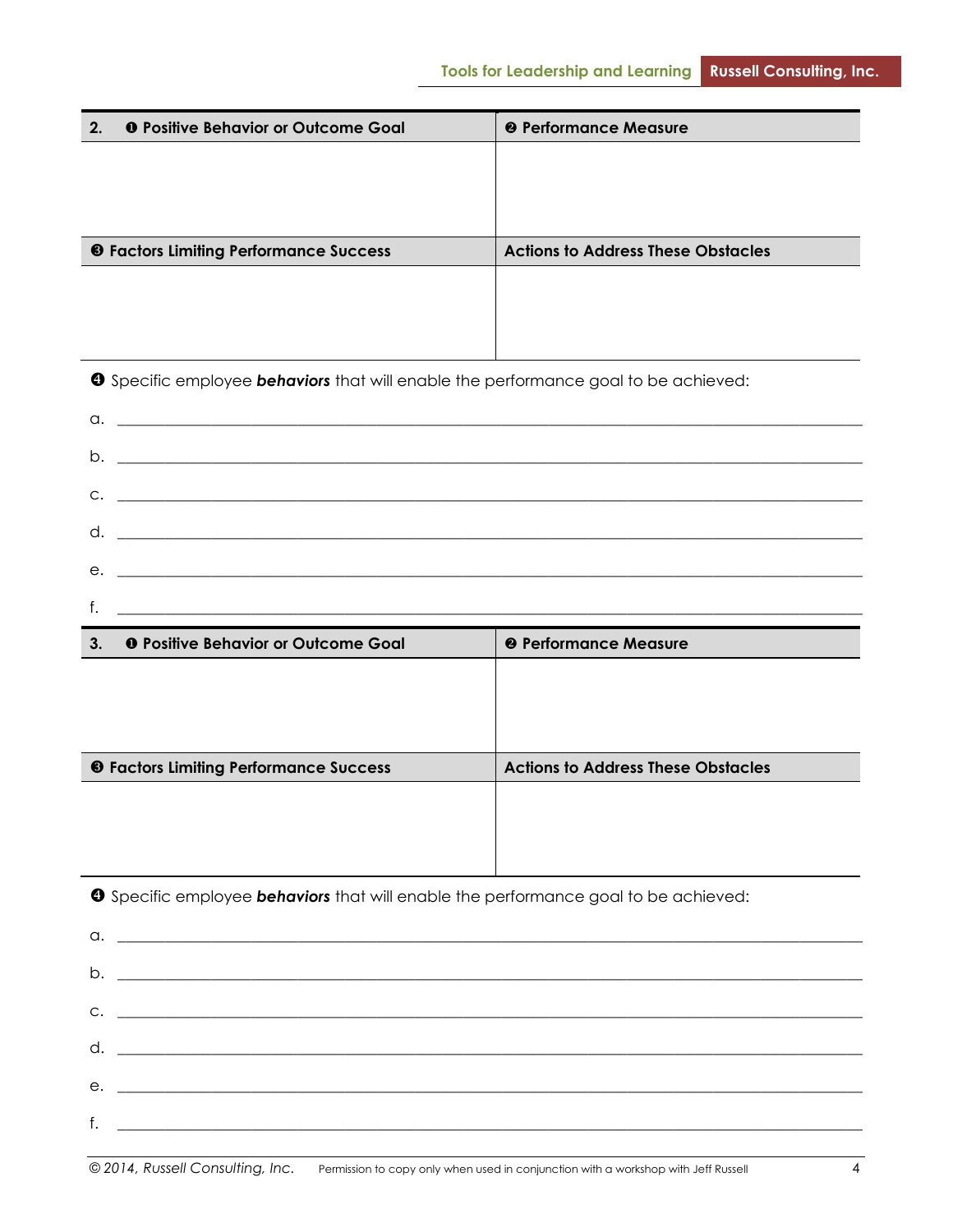| <b>O</b> Positive Behavior or Outcome Goal<br>4.                                                  | <sup>2</sup> Performance Measure          |
|---------------------------------------------------------------------------------------------------|-------------------------------------------|
|                                                                                                   |                                           |
|                                                                                                   |                                           |
|                                                                                                   |                                           |
| <b>6</b> Factors Limiting Performance Success                                                     | <b>Actions to Address These Obstacles</b> |
|                                                                                                   |                                           |
|                                                                                                   |                                           |
|                                                                                                   |                                           |
| <b>O</b> Specific employee <b>behaviors</b> that will enable the performance goal to be achieved: |                                           |
| a.                                                                                                |                                           |
| b.                                                                                                |                                           |
|                                                                                                   |                                           |

| е.  |  |
|-----|--|
|     |  |
|     |  |
| . . |  |
|     |  |

# **E. Identify Process Goals for the Coaching Conversation**

What *process* goals do you have for the upcoming performance coaching conversation with this employee? Do you want to *build ownership for performance, build greater commitment to the job/organization, strengthen the performance partnership,* or *identify system barriers and challenges*? Identify your performance coaching process goals and  $\bullet$  your strategy for addressing each goal during your coaching conversation with the employee.

| <b>O</b> Process Goals | <b>@</b> Strategy for Addressing this Goal in the Coaching Conversation |
|------------------------|-------------------------------------------------------------------------|
|                        |                                                                         |
|                        |                                                                         |
|                        |                                                                         |
|                        |                                                                         |
|                        |                                                                         |
|                        |                                                                         |
|                        |                                                                         |
|                        |                                                                         |
|                        |                                                                         |